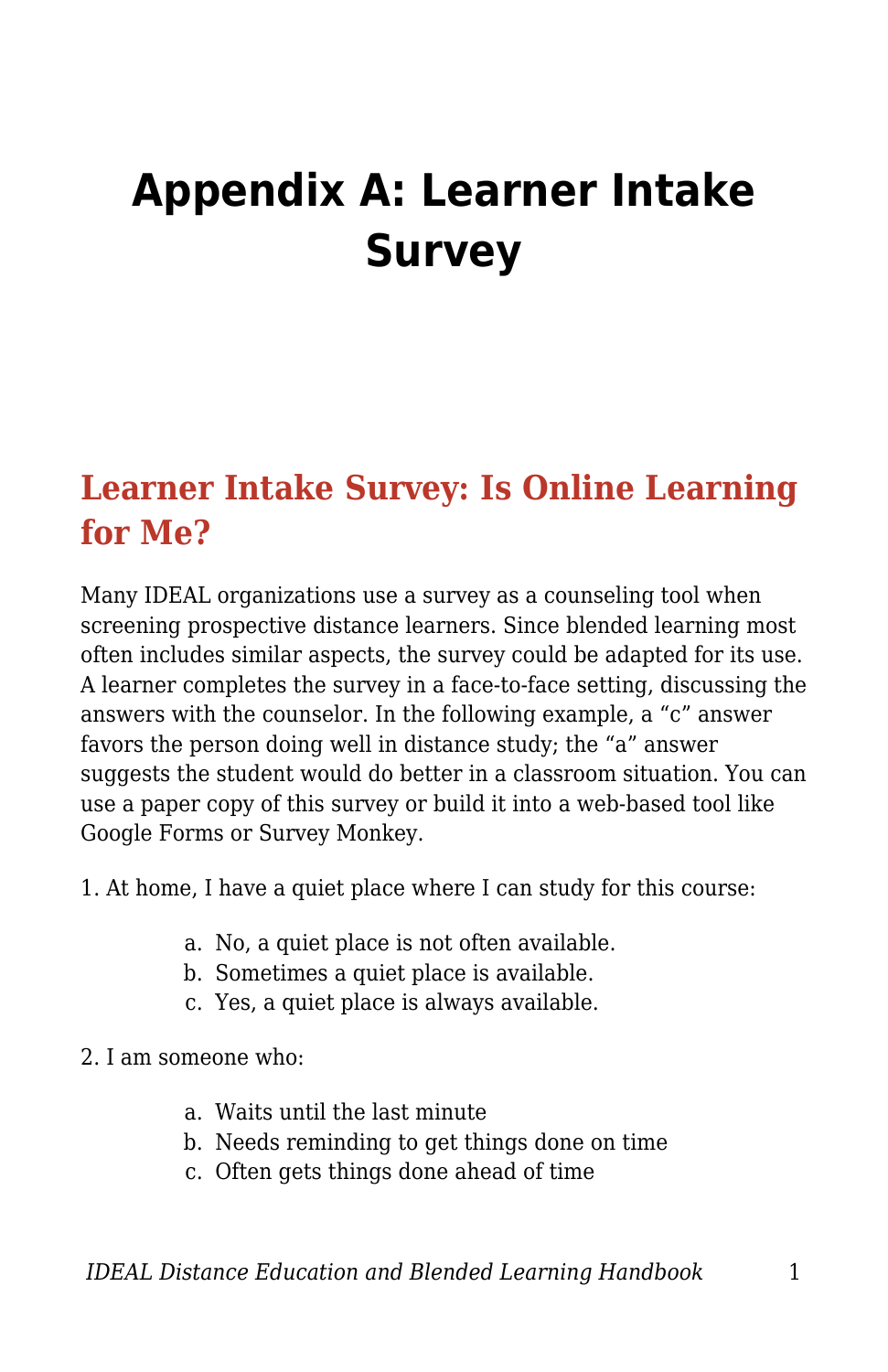3. When I think about all the things I do in a typical week (for example, work, family, and social activities), the amount of time I have each week for online learning is:

- a. Less than 5 hours
- b. 5–9 hours
- c. 10 hours or more

4. In my daily life, there is a lot of routine (for example, getting kids to school, going to work, and taking part in community or church activities):

- a. Not at all true
- b. Sometimes true
- c. Very true

5. I have access to the technology I will need for this course (for example, a computer, tablet, or smartphone, and an internet connection):

- a. I am not sure where I will find the technology I need.
- b. The technology is easily available, but not at my home.
- c. The technology is available at my home

6. When I am asked to use a computer or other technology like a tablet or smartphone:

- a. I wait to use it until later.
- b. I feel a little nervous but use it anyway or find someone to show me how to use it.
- c. I look forward to using it.
- 7. Feeling that I am part of a class is:
	- a. Very important to me
	- b. Somewhat important to me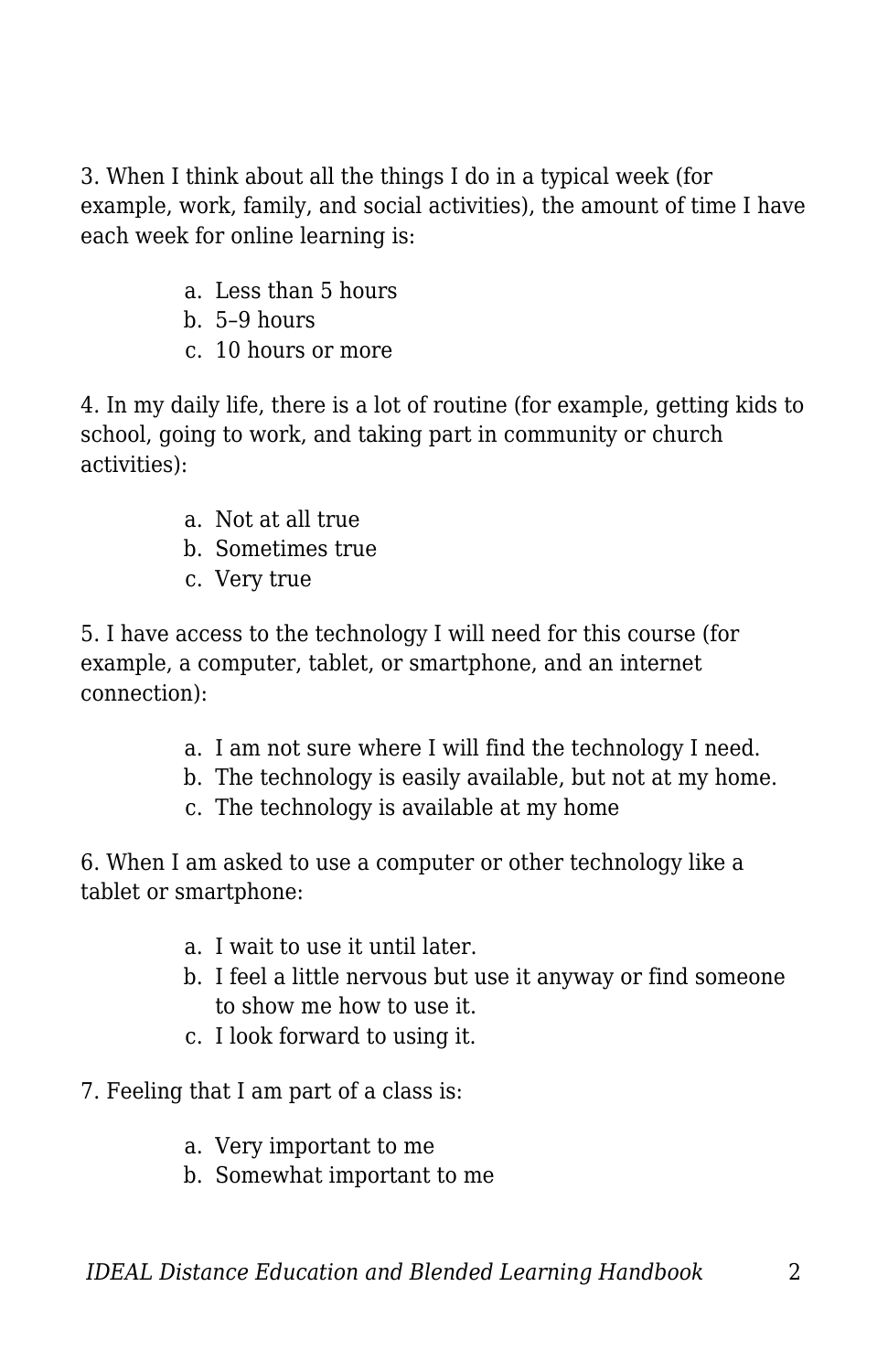- c. Not particularly important to me
- 8. Discussions in a class are:
	- a. Very useful to me. I almost always participate in class discussions.
	- b. Somewhat useful to me. I sometimes participate in class discussions.
	- c. Not very useful to me. I do not usually participate in class discussions.
- 9. When an instructor gives directions for an assignment, I prefer to:
	- a. Have the directions explained to me
	- b. Try to follow the directions on my own, then ask for help when I need it
	- c. Figure out the instructions myself

10. When I have a reading assignment for class or for work, I think of my reading skills as:

- a. Lower than average. I usually need help to understand the text.
- b. Average. I sometimes need help to understand the text.
- c. Good. I usually understand the text without help.

11. When I have a writing assignment for class or work, I think of my writing skills as:

- a. Weak. I find it hard to express myself in writing.
- b. Average. I can express myself fairly well in writing, but sometimes have difficulty.
- c. Good. I am comfortable expressing myself in writing.

12. Face-to-face interaction with my instructors and other students is: